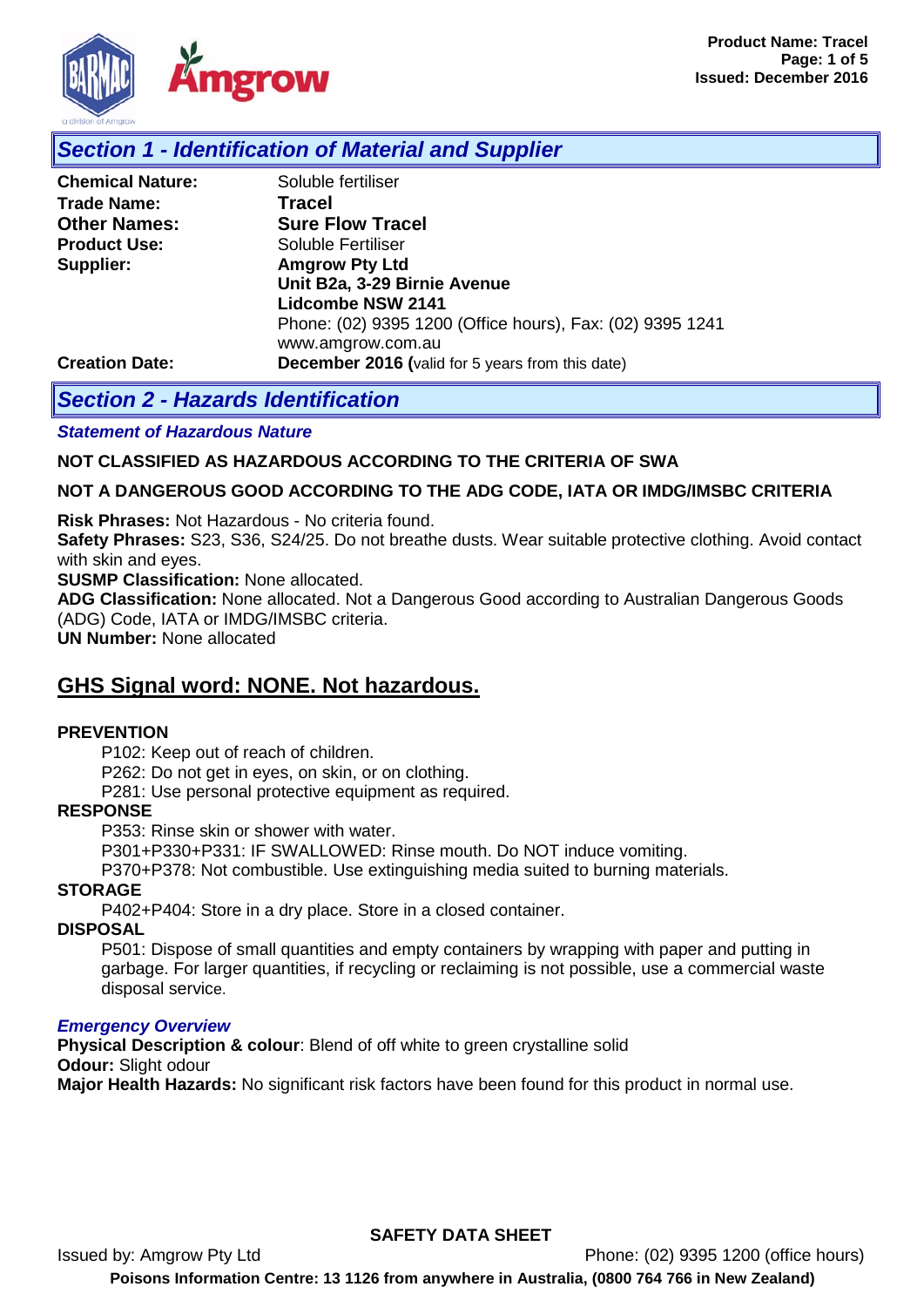

# *Section 3 - Composition/Information on Ingredients*

| <b>Ingredients</b>        | <b>CAS No</b> | Conc.% |
|---------------------------|---------------|--------|
| <b>Magnesium Sulphate</b> | 10034-99-8    |        |
| <b>Ferrous Sulphate</b>   | 7782-63-0     |        |
| Manganese Sulphate        | 7785-87-7     |        |
| Zinc Sulphate             | 7733-02-0     | 100    |
| <b>Copper Sulphate</b>    | 7758-98-7     |        |
| Sodium Borate             | 1330-43-4     |        |
| Sodium Molybdate          | 7631-95-0     |        |

*This is a commercial product whose exact ratio of components may vary slightly. Minor quantities of other non hazardous ingredients are also possible.*

# *Section 4 - First Aid Measures*

**General Information:** You should call The Poisons Information Centre if you feel that you may have been poisoned, burned or irritated by this product. The number is 13 1126 from anywhere in Australia (0800 764 766 in New Zealand) and is available at all times. Have this SDS with you when you call.

**Inhalation:** No first aid measures normally required. However, if inhalation has occurred, and irritation has developed, remove to fresh air and observe until recovered. If irritation becomes painful or persists more than about 30 minutes, seek medical advice.

**Skin Contact:** Gently brush away excess particles. Wash gently and thoroughly with water (use nonabrasive soap if necessary) for 5 minutes or until chemical is removed.

**Eye Contact:** Quickly and gently brush particles from eyes. No effects expected. If irritation does occur, flush contaminated eye(s) with lukewarm, gently flowing water for 5 minutes or until the product is removed. Obtain medical advice if irritation becomes painful or lasts more than a few minutes.

**Ingestion:** If product is swallowed or gets in mouth, do NOT induce vomiting; wash mouth with water and give some water to drink. If symptoms develop, if in doubt contact a Poisons Information Centre or doctor.

# *Section 5 - Fire Fighting Measures*

**Fire and Explosion Hazards**: There is no risk of an explosion from this product under normal circumstances if it is involved in a fire.

**Fire Decomposition Products**: from this product are likely to be irritating if inhaled.

**Extinguishing Media:** Not combustible. Use extinguishing media suited to burning materials.

**Fire Fighting:** If a significant quantity of this product is involved in a fire, call the fire brigade.

**Flash point:** Does not burn.

**Upper Flammability Limit:** Does not burn.

**Lower Flammability Limit:** Does not burn.

**Auto ignition temperature:** Not applicable - does not burn.

**Flammability Class:** Does not burn.

# *Section 6 - Accidental Release Measures*

*Accidental release:* For minor spills, clean up, rinsing to sewer and put empty container in garbage. Although no special protective clothing is normally necessary because of occasional minor contact with this product, it is good practice to wear impermeable gloves when handling chemical products. In the event of a major spill, prevent spillage from entering drains or water courses and call emergency services. This material may be suitable for approved landfill.

# *Section 7 - Handling and Storage*

*Handling:* Before use carefully read the product label. Use of safe work practices are recommended to avoid eye or skin contact and inhalation. Observe good personal hygiene, including washing hands before eating. Prohibit eating, drinking and smoking in contaminated areas.

### **SAFETY DATA SHEET**

Issued by: Amgrow Pty Ltd Phone: (02) 9395 1200 (office hours) **Poisons Information Centre: 13 1126 from anywhere in Australia, (0800 764 766 in New Zealand)**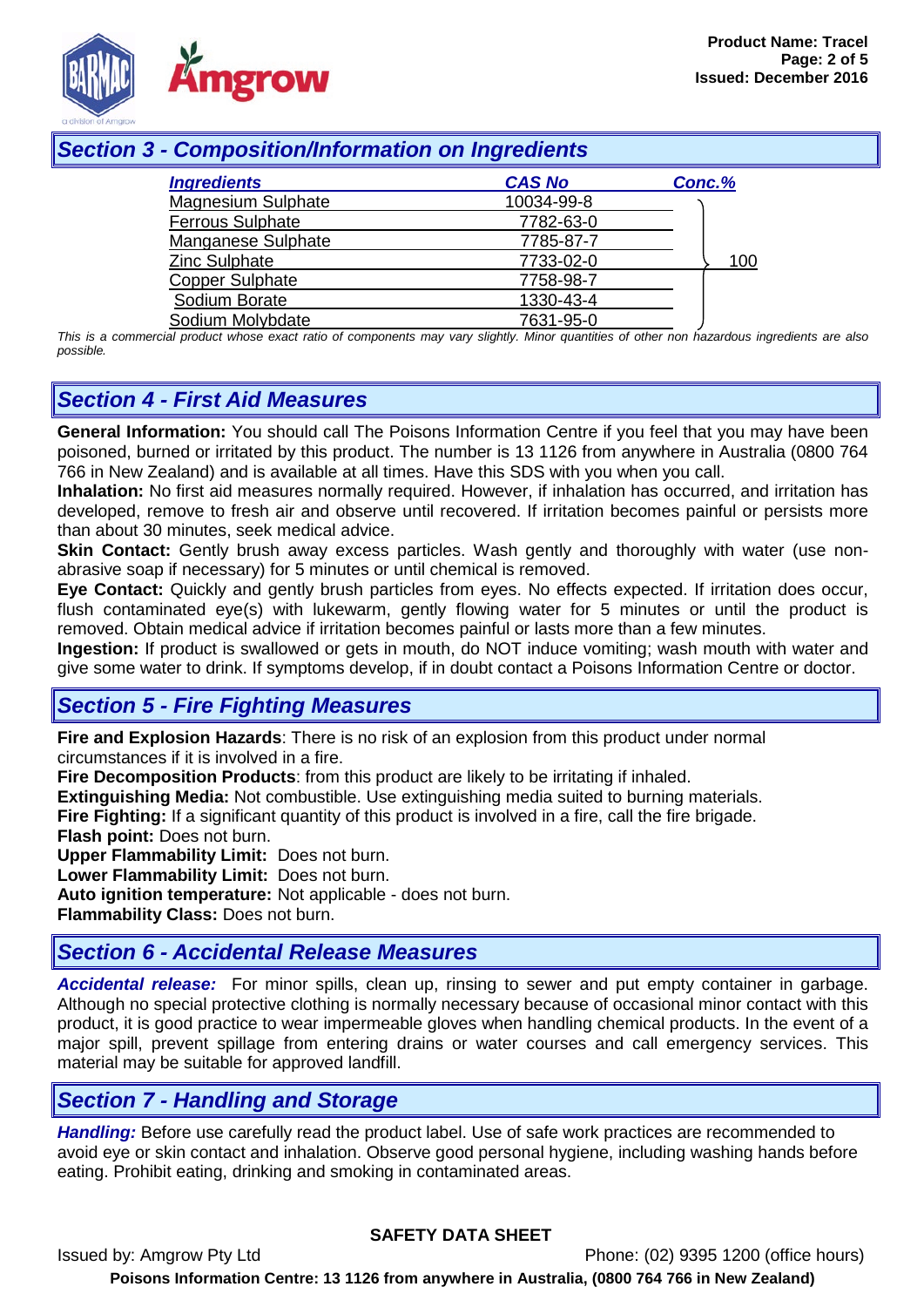

*Storage:* Store in cool, dry area removed from foodstuffs. Ensure containers are labelled, protected from physical damage and sealed when not in use. Do not allow to come into contact with water either from rain, condensation or the surface on which it is stored. Bagged fertilisers should be stored under cover and out of direct sunlight. Store away from farm chemicals eg insecticides, fungicides and herbicides. This product when stored in a confined, unventilated space can give off ammonia or other odour and lead to the depletion of oxygen within this space and other confined areas

# *Section 8 - Exposure Controls and Personal Protection*

*Exposure Limits TWA (mg/mP3P) STEL (mg/mP3P) ADI (mg/Kg/day) NOEL (mg/Kg/day*

Exposure limits have not been set by SWA for any ingredients in product. The TWA exposure value is the average airborne concentration of a<br>particular substance when calculated over a normal 8 hour working day for a 5 day *mists when limits have not otherwise been established. The STEL (Short Term Exposure Limit) is an exposure value that should not be exceeded*  for more than 15 minutes and should not be repeated for more than 4 times per day. There should be at least 60 minutes between successive *exposures at the STEL. The term "peak "is used when the TWA limit, because of the rapid action of the substance, should never be exceeded, even briefly. ADI means Acceptable Daily Intake and NOEL means No-observable-effect-level. Values taken from Australian ADI List, 31<sup>st</sup> March 2012*

## *Personal Protection*

The following Australian Standards will provide general advice regarding safety clothing and equipment: Respiratory equipment: **AS/NZS 1715**, Protective Gloves: **AS 2161**, Industrial Clothing: **AS2919**, Industrial Eye Protection: **AS1336** and **AS/NZS 1337**, Occupational Protective Footwear: **AS/NZS2210**.

No special equipment is usually needed when occasionally handling small quantities. The following instructions are for bulk handling or where regular exposure in an occupational setting occurs without proper containment systems.

**Ventilation:** Avoid high dust concentration and provide local exhaust ventilation where necessary.

**Eye Protection:** Eye protection such as protective glasses or goggles is recommended.

**Skin Protection:** Wear gloves or gauntlets and long sleeves when using this product to protect against skin irritation

**Respirator:** Use P2 type canister respirator where high concentrations of airborne dust is present Provision of eye wash facilities and safety shower recommended.

Wash hands before eating, drinking, smoking or going to toilet, launder protective clothing before re-use.

# *Section 9 - Physical and Chemical Properties:*

| <b>Physical Description &amp; colour:</b> | Off white to green crystals                    |
|-------------------------------------------|------------------------------------------------|
| Odour:                                    | Slight odour.                                  |
| <b>Boiling Point:</b>                     | Not applicable.                                |
| <b>Freezing/Melting Point:</b>            | Decomposes before melting.                     |
| <b>Volatiles:</b>                         | No specific data. Expected to be low at 100°C. |
| <b>Vapour Pressure:</b>                   | Negligible at normal ambient temperatures.     |
| <b>Vapour Density:</b>                    | Not applicable.                                |
| <b>Specific Gravity:</b>                  | No data.                                       |
| <b>Water Solubility:</b>                  | Soluble.                                       |
| pH:                                       | No data.                                       |
| <b>Volatility:</b>                        | Negligible at normal ambient temperatures.     |
| <b>Odour Threshold:</b>                   | No data.                                       |
| <b>Evaporation Rate:</b>                  | Not applicable.                                |
| <b>Coeff Oil/water Distribution:</b>      | No data                                        |
| <b>Viscosity:</b>                         | Not applicable.                                |
| Auto ignition temp:                       | Not applicable - does not burn                 |

# *Section 10 - Stability and Reactivity*

**Reactivity**: This product is unlikely to react or decompose under normal storage conditions. **Conditions to Avoid:** Heat, flames.

**Incompatibilities:** Strong Acids, Strong Bases, Strong Oxidising Agents. Contact with caustic will cause release of ammonium fumes.

### **SAFETY DATA SHEET**

Issued by: Amgrow Pty Ltd Phone: (02) 9395 1200 (office hours) **Poisons Information Centre: 13 1126 from anywhere in Australia, (0800 764 766 in New Zealand)**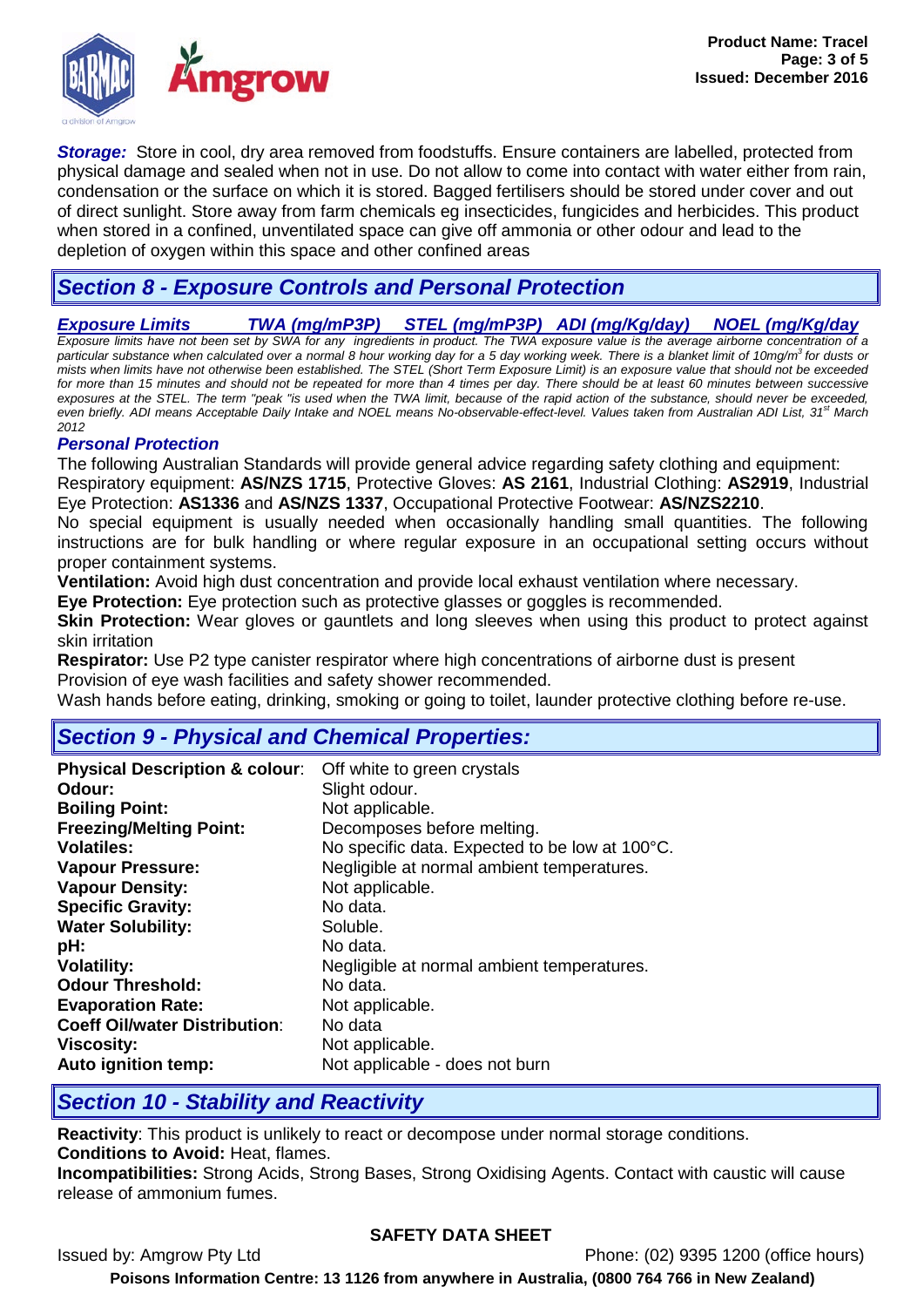

**Fire Decomposition Products:** Combustion forms carbon dioxide, and if incomplete, carbon monoxide and possibly smoke. Water is also formed.

**Polymerisation:** This product is unlikely to undergo polymerisation processes.

**Reactivity**: Compatible with most commonly used materials

# *Section 11 - Toxicological Information*

**Target Organs:** There is no data to hand indicating any particular target organs.

## *Potential Health Effects*

**Inhalation:** Available data indicates that this product is not harmful. However product may be mildly irritating, although unlikely to cause anything more than mild transient discomfort. No data for health effects associated with long term inhalation.

**Skin Contact:** Available data indicates that this product is not harmful. It should present no hazards in normal use. However product may be irritating, but is unlikely to cause anything more than mild transient discomfort. No data for health effects associated with long term skin exposure.

**Eye Contact:** This product may be irritating to eyes, but is unlikely to cause anything more than mild transient discomfort. No data for health effects associated with long term eye exposure.

**Ingestion:** Significant oral exposure is considered to be unlikely. This product, while believed to be not harmful, is likely to cause headache and gastric disturbance such as nausea and vomiting if ingested in significant quantities. However, this product may be irritating to mucous membranes but is unlikely to cause anything more than transient discomfort. No data for health effects associated with long term ingestion.

### **Carcinogen Status:**

**SWA:** No significant ingredient is classified as carcinogenic by SWA. **NTP:** No significant ingredient is classified as carcinogenic by NTP. **IARC:** No significant ingredient is classified as carcinogenic by IARC.

### *Classification of Hazardous Ingredients*

Ingredient **Risk Phrases** 

No ingredient mentioned in the HSIS Database is present in this product at hazardous concentrations

# *Section 12 - Ecological Information*

This product is unlikely to adversely affect the environment. Salts, acids and bases are typically diluted and neutralised when released to the environment in small quantities. Not expected to be an environmental hazard.

# *Section 13 - Disposal Considerations*

**Disposal:** Dispose of small quantities and empty containers by wrapping with paper and putting in garbage. For larger quantities, if recycling or reclaiming is not possible, use a commercial waste disposal service. This product can usually be used for its intended purpose unless contaminated by substances that make it unsuited.

# *Section 14 - Transport Information*

**UN Number:** This product is not classified as a Dangerous Good by ADG, IATA or IMDG/IMSBC criteria. No special transport conditions are necessary unless required by other regulations.

# *Section 15 - Regulatory Information*

**AICS:** All of the significant ingredients in this formulation are compliant with NICNAS regulations.